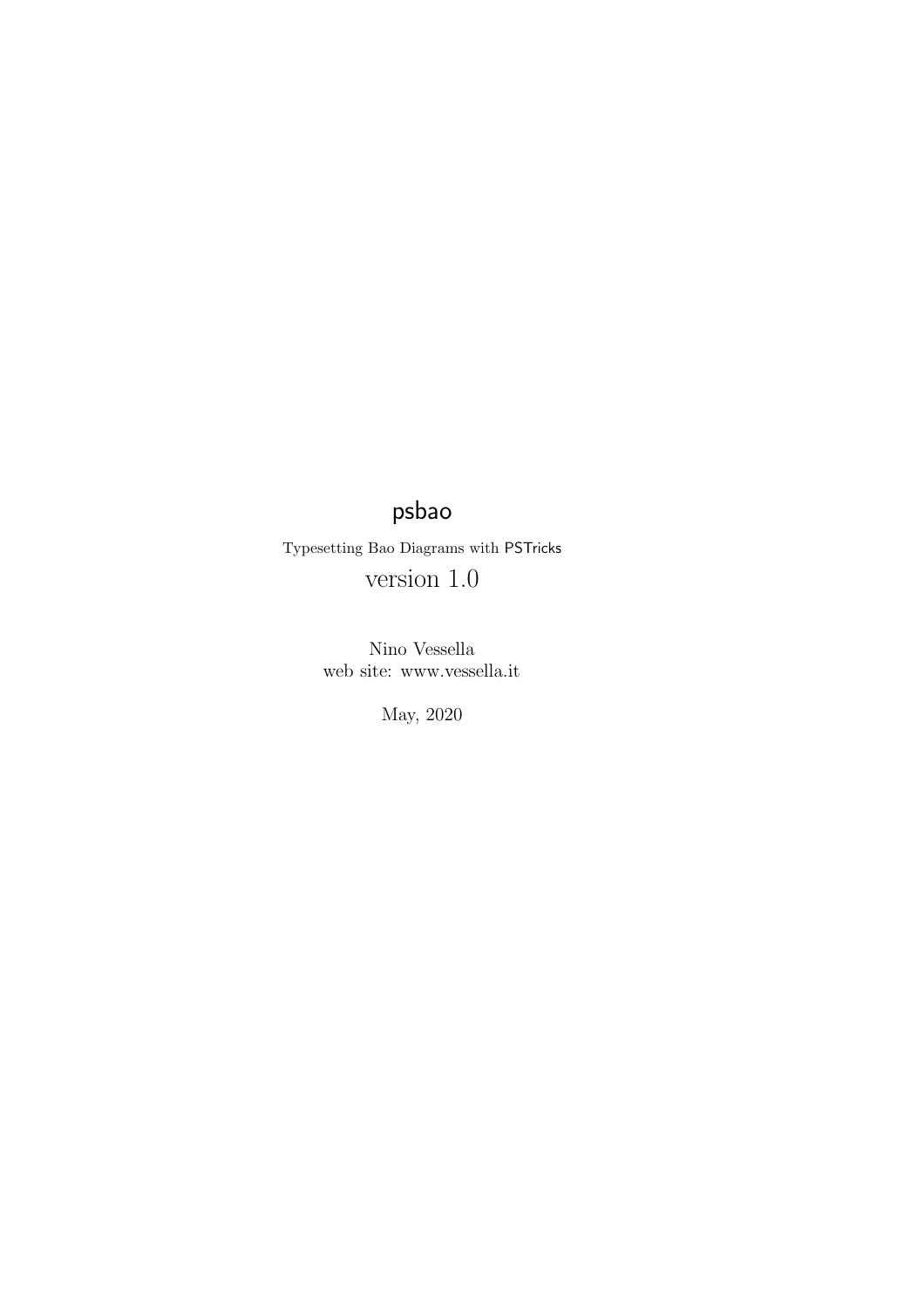## Introduction

THIS PACKAGE provides functionality to typeset Bao diagrams in L<sup>AT</sup>EX  $2_{\varepsilon}$ . It has been created using the Go package written by Victor Bos (September has been created using the Go package written by Victor Bos (September 4, 2008) as basis and it is built on top of the PSTricks package.

To all the people who have never played bao I suggest to visit *http: // www. kibao. org* .

## Download and installation

THE psbao package can be found at CTAN (mirrors) in the directory graphics/pstricks/contrib/psbao/. graphics/pstricks/contrib/psbao/.

To install the package, download the files psbao.sty and psbaomanual.tex and put them in a directory where LATEX can find them. After that, test the installation by running LATFX on psbaomanual.tex.

Note that psbao uses pstricks to draw graphics. Therefore, the same things that apply to viewing and printing documents with pstricks graphics also apply to documents with psbao graphics. In particular, it is usually better to use a PostScript viewer (e.g., gv or gsview) instead of a DVI viewer (like xdvi or yap).

### Bao boards

THE interface of psbao is based on the notation used in http://www.swahili.it/bao/. That is, the rows of the  $4 \times 8$  board are <code>http://www.swahili.it/bao/</code>. That is, the rows of the  $4\times 8$  board are indexed by  $1, 2, \ldots, 8$  and the columns are indexed by  $b, a, A, B$ .

First of all it must be set the initial position of a Bao game. For the standard initial setting is used the command \initbao, but the board is showed by the environmnet \begin{showbaoboard} ... \end{showbaoboard} (Figure 1):

Code:

Prints:

\initbao \begin{figure} \begin{center} \begin{showbaoboard} \end{showbaoboard} \caption{...} \label{fig:...} \end{center} \end{figure}



Figure 1: Setting up the standard initial situation: default size 0.6cm

For the initial setting of the beginner's variant Bao la kujifunza is used the command \initjbao (Figure 2):

The default horizontal unit distance is 0.6cm. The vertical unit distance is computed by the psbao package. To re-size a Bao board, the command

2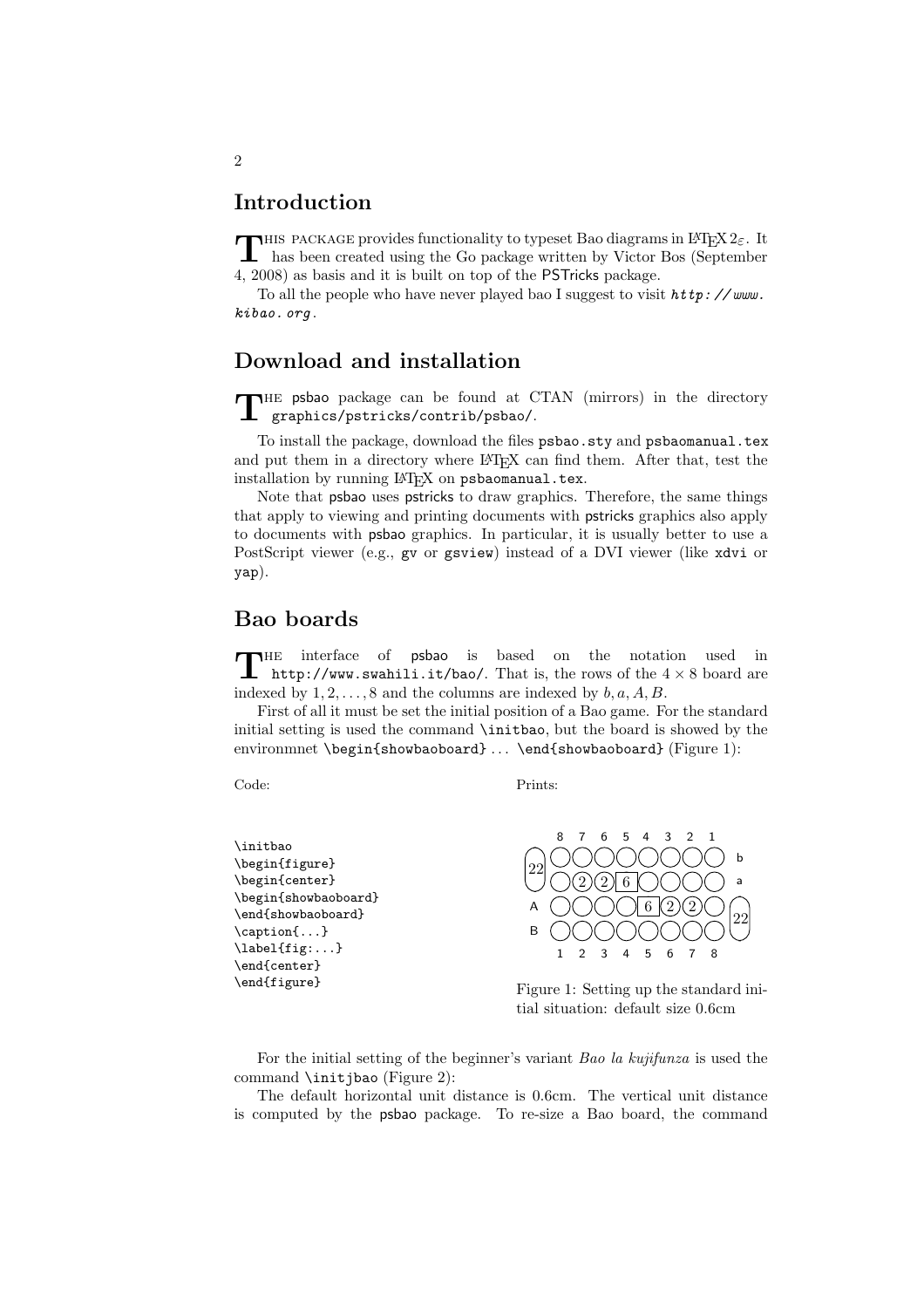

\setbaounit can be used. This command takes the desired horizontal unit distance as an argument. It is not advisable, though possible, to set the unit distance to a value less than 0.3cm, see Figure 3(b).



Figure 3: Resized Bao boards

For the diagrams in this document we have set the horizontal unit distance to  $0.5cm$  (\setbaounit{0.5cm}).

## Seeds and situations

THE COMMAND to put seeds into the holes is \weka which takes three parameters: the number of seeds, the row and the column of the hole. For rameters: the number of seeds, the row and the column of the hole. For example,  $\text{weak}(2)$ {a}{4} puts two seeds into the hole at position  $(a, 4)$ . The \weka command can be used to modify a previous situation. For instance, the situation of Figure 4 is defined as follows.

The same situation can be set by \initbao which takes one optional parameter to indicate the number of seeds contained in all holes (Figure 5).

To put seeds into the stores is used the same command: \weka. In this case instead of index of the row can be used the letters s or S for the south store, and the letters n or N. For example,  $\text{2}{s}{4}$  puts two seeds into the store of South. The third parameter must be any number.

Code:

Prints: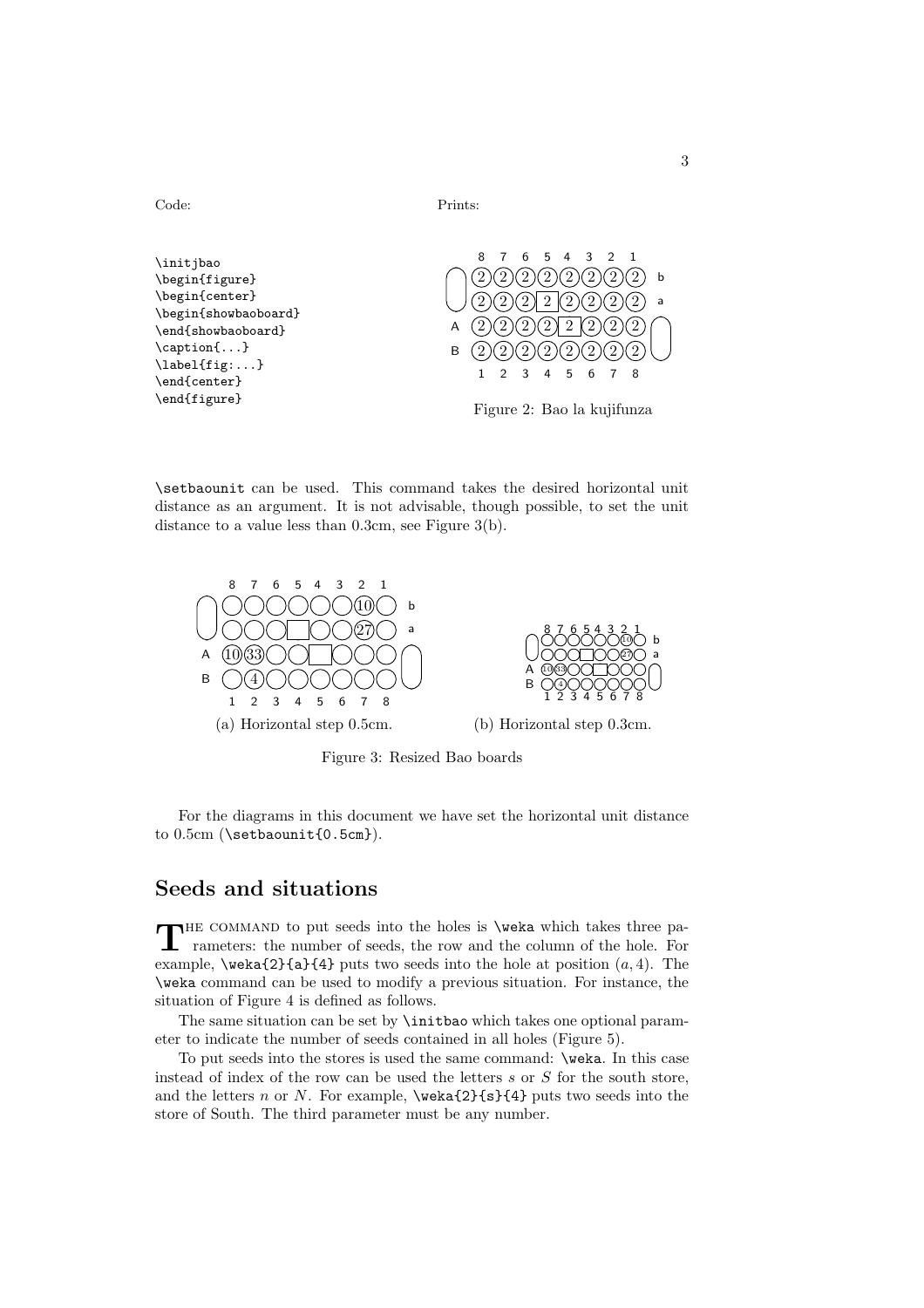Code:

```
\weka{1}{b}{2} % 3,0
\weka{2}{a}{2} % 2,1
\weka{3}{A}{2} % 1,2
\weka{4}{B}{2} % 0,3
\weka{5}{A}{1}
\weka{9}{A}{3}
\begin{showbaoboard}
\end{showbaoboard}
Prints:
```


Figure 4: Example of weka

Code:

```
\initbao[0,%
0,0,0,0,0,0,1,0,%
0,0,0,0,0,0,1,0,%
5,3,0,0,0,0,0,0,%
0,3,9,0,0,0,0,0,%
0]
\begin{figure}
\begin{center}
\begin{showbaoboard}
\end{showbaoboard}
\end{center}
\end{figure}
```
Code:

```
\begin{showbaoboard}
\weka{10}{n}{2}
\weka{1}{b}{2}
\weka{2}{a}{2}
\weka{3}{A}{2}
\weka{4}{B}{2}
\weka{5}{A}{1}
\weka{9}{A}{3}
\weka{9}{s}{3}
\end{showbaoboard}
```
Prints:



Figure 5: Writing the number of seeds of all holes

Prints:



Figure 6: Setting up a situation with stores

The command: \weka keeps the previous situation, so if it is necessary to set a completely new situation it must be used the command \initbao.

4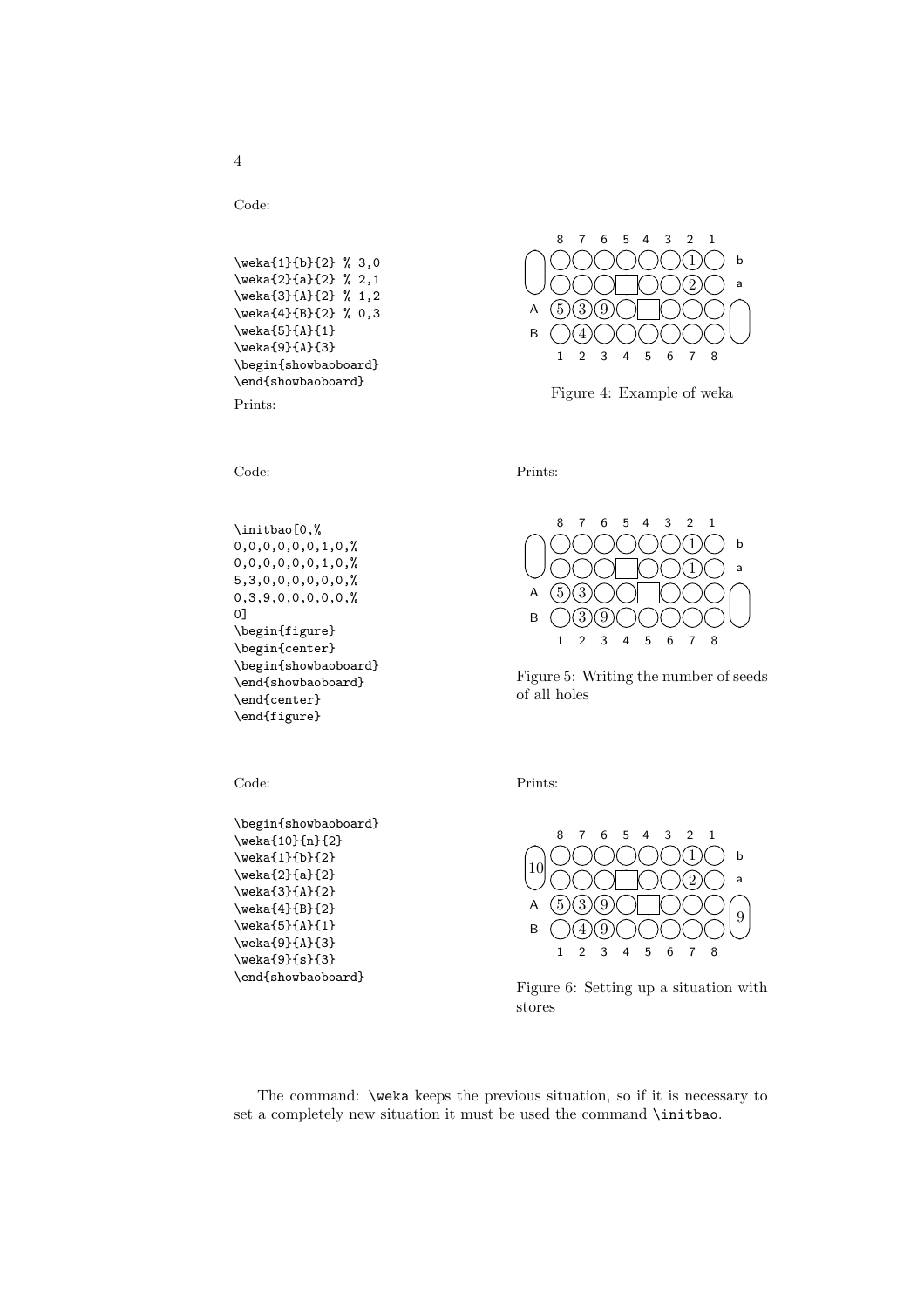## Move directions

To indicate the direction of move it is possible to use the command **\markpos**, which takes three parameters: the direction marker, the column, and the which takes three parameters: the direction marker, the column, and the row. For example, the move a3< is shown on the diagram by  $\maxpos{\text{S}}_{a}{3}$ and  $A3>$  is shown on the diagram by  $\mark$ markpos{markdx}{A}{3}:

Code:

Prints:





Figure 7: The move a3<

Code:

Prints:





Figure 8: The move A3>

#### Markers

A HOLE on the board can be marked with the command \markpos. This command takes three parameters: the marker, the column, and the row. HOLE on the board can be marked with the command \markpos. This Available markers and the commands to generate them are listed in Table 1.

Note that to mark a non-empty hole the command \weka has to be used together with marker command, \markpos.

Note, also, that the special holes (as kichwa or kimbi) can be used the marks \markdd or \markss, indifferently (but consistently!). Those commands must be inside the environment  $\begin{array}{cc} \text{showboard} \, dots \end{array}$